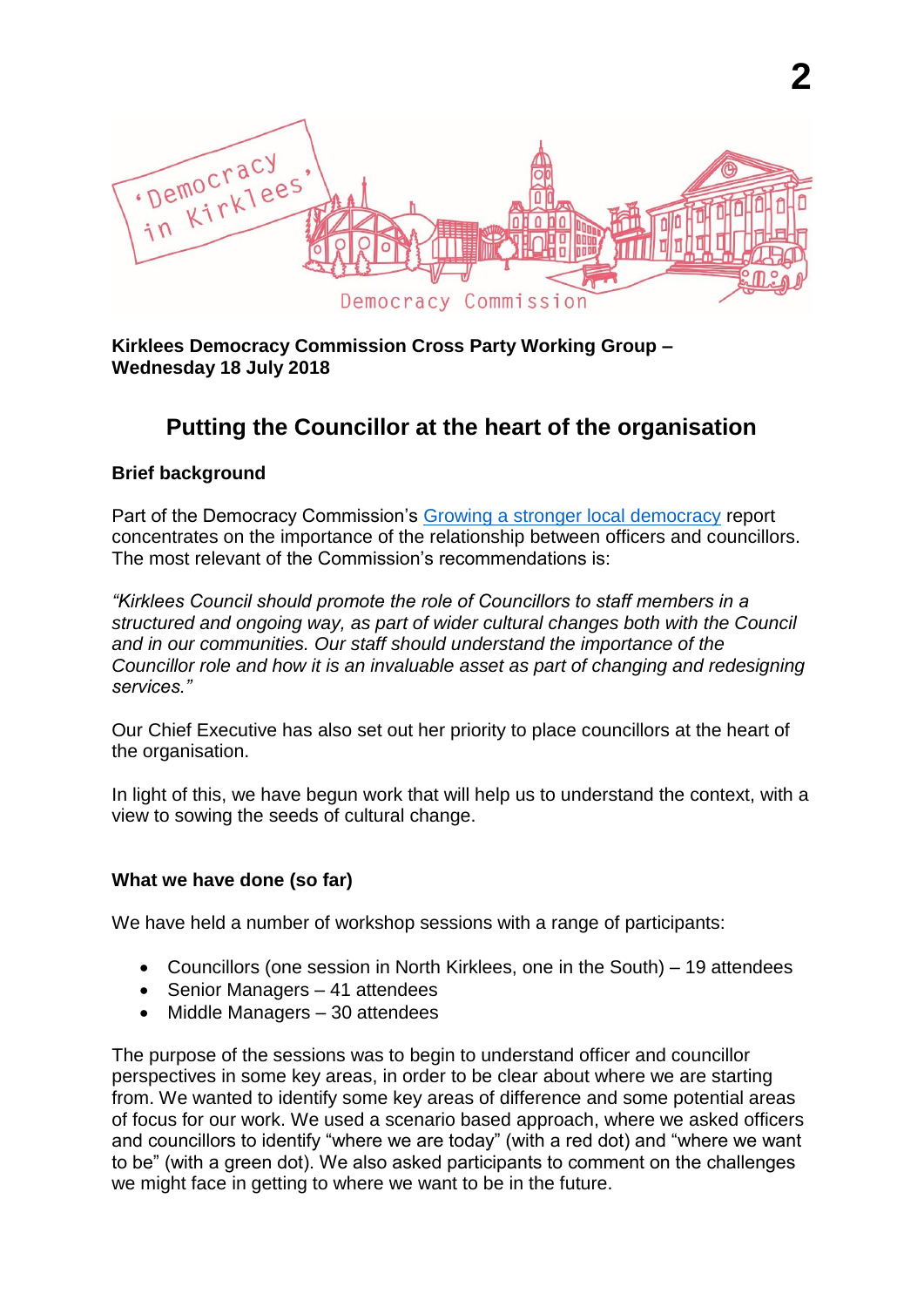

We are sharing our interim analysis of the findings from this process (**Appendix 1**), which we used to inform our final joint workshop session.



The final workshop session brought together 91 councillors and officers into 8 mixed workshop groups. Each group was asked to focus on the following questions and identify priority actions:

- How could we realistically keep councillors informed about what is happening in their Wards?
- How could we realistically develop stronger working relationships between councillors and staff across the organisation?
- How could we enable councillors to work closer with staff, particularly at a more operational level in their Wards?
- How could we help and support staff to work confidently with councillors?

The workshop discussions generated a wide range of suggestions and observations, all of which we captured in detail. We are sharing a first attempt at summarising and collating the workshop outcomes (**Appendix 2**).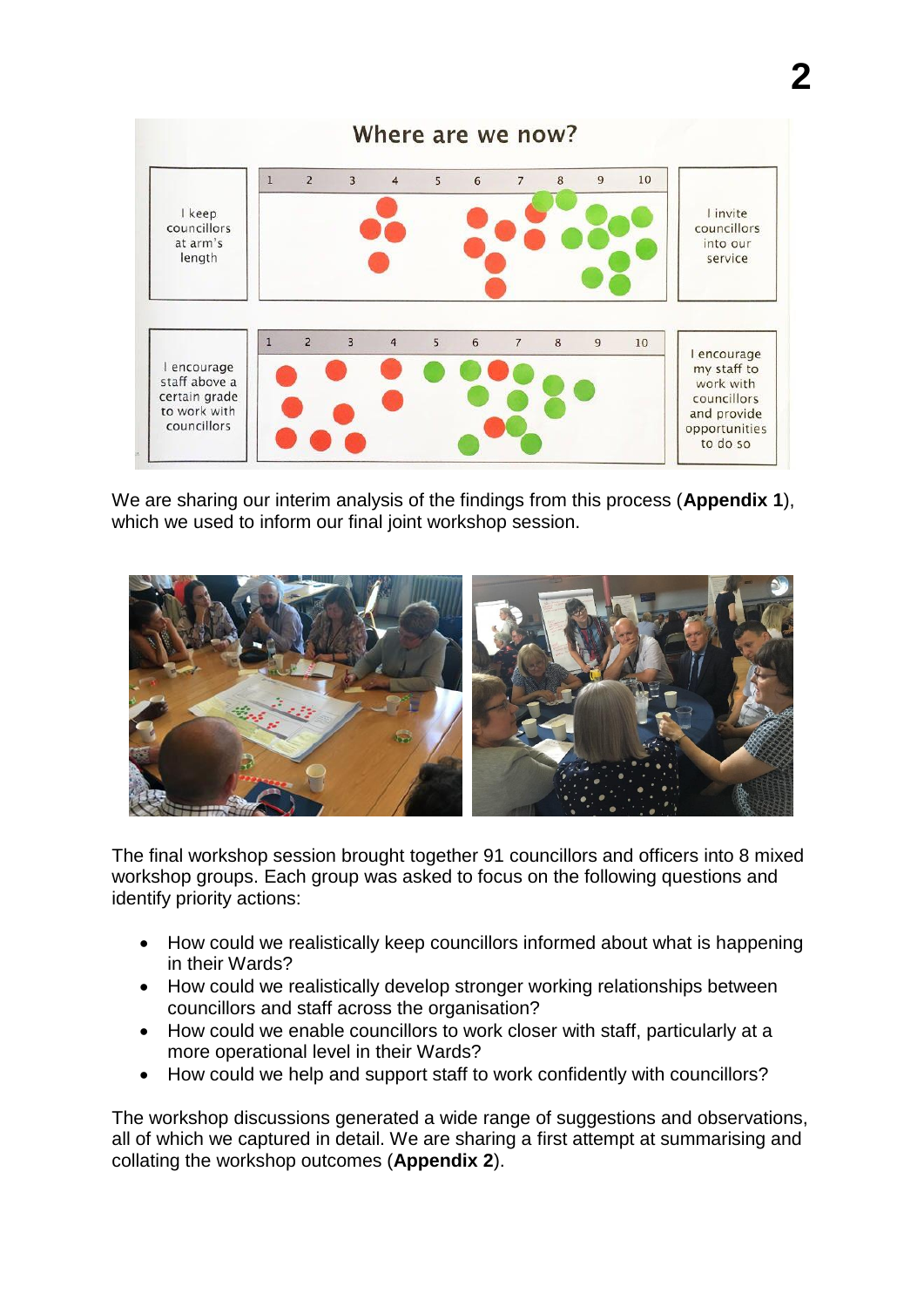

#### **Recommendation and next steps**

The Cross Party Working Group are asked to:

- Consider the findings of the workshops (Appendix 1 & Appendix 2).
- Provide initial views as to the priorities and issues (Appendix 1).
- Make specific recommendations to Kirklees Council's Executive Team.

The outcome will be reported to the Executive Team of Kirklees Council at their meeting on 31 July 2018 with a view to finalising a detailed action plan for delivering future work. This will be reported back to the next meeting of the Democracy Commission Working Group on 29 August 2018.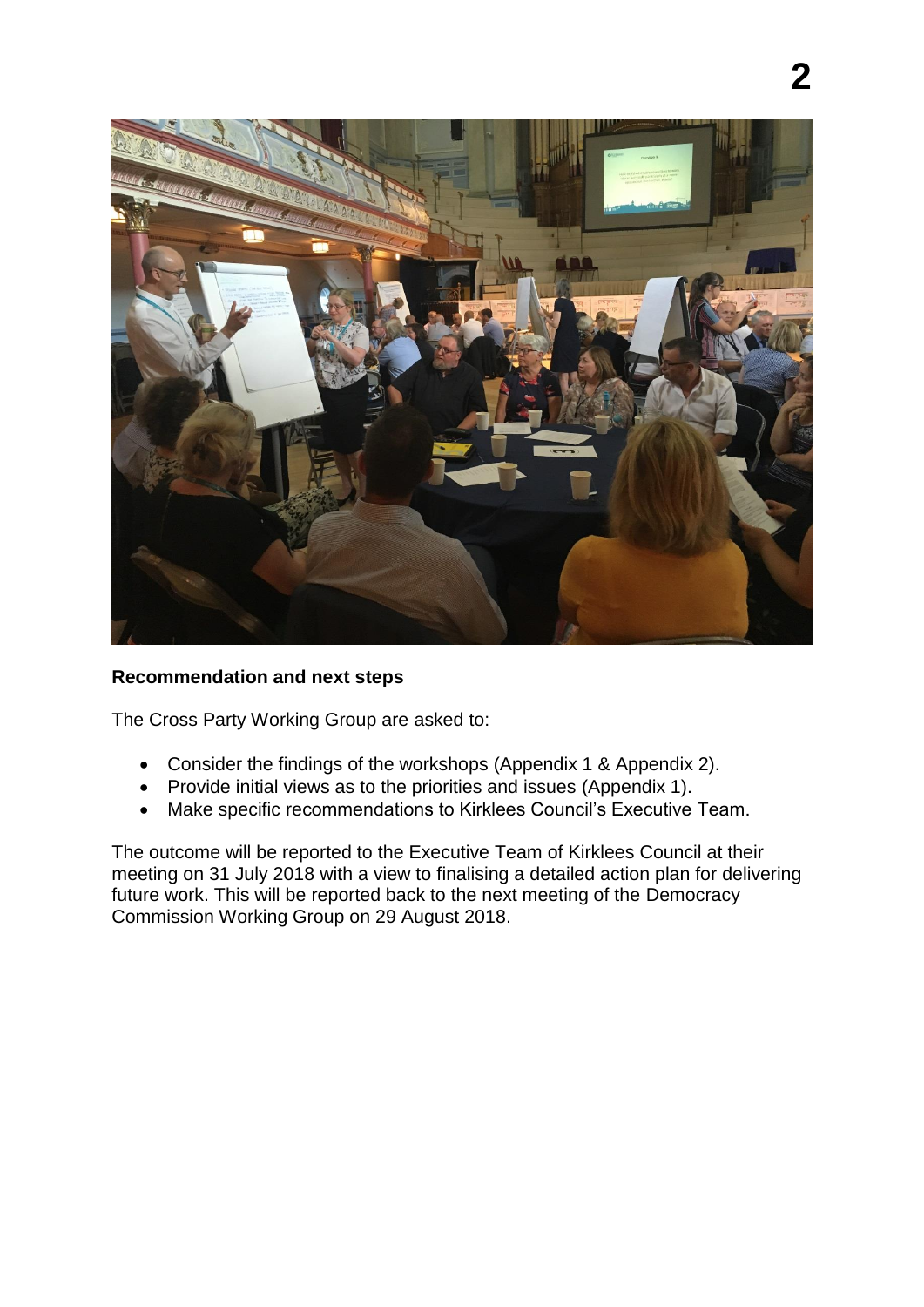**2**

# **Findings from the first series of workshops**

Looking at an overview of the session outcomes and the comments made by our participants, we have some general observations to share. These are:

- We found a shared enthusiasm amongst our participants to improve the working relationships between councillors and officers.
- Officers are generally more positive than councillors in terms of where we are starting from.
- Councillors are more pessimistic and this is particularly the case with councillors in North Kirklees, who consistently registered low scores on the majority of the scenarios.
- In one area (engaging with scrutiny) there is, broadly, a shared view in terms of both councillors and officers seeing this as a low starting point with much scope for improvement.
- Councillors think that officers do a good job and they want this to be recognised and communicated.
- There is a higher level of concern from councillors in terms of working effectively with officers in their wards and influencing the services in their ward. This is shared by middle managers, although they are mindful of the barriers to improving this issue.
- Councillors want more contact with officers at a more operational level, and they see senior officers as a barrier to this happening.
- This project must move at pace and result in some practical changes no more talking.

We are also sharing some more detailed analysis, under three broad themes:

- 1. The relationship between councillors, management and staff
- 2. Ward based information, decisions and services
- 3. Governance and decision making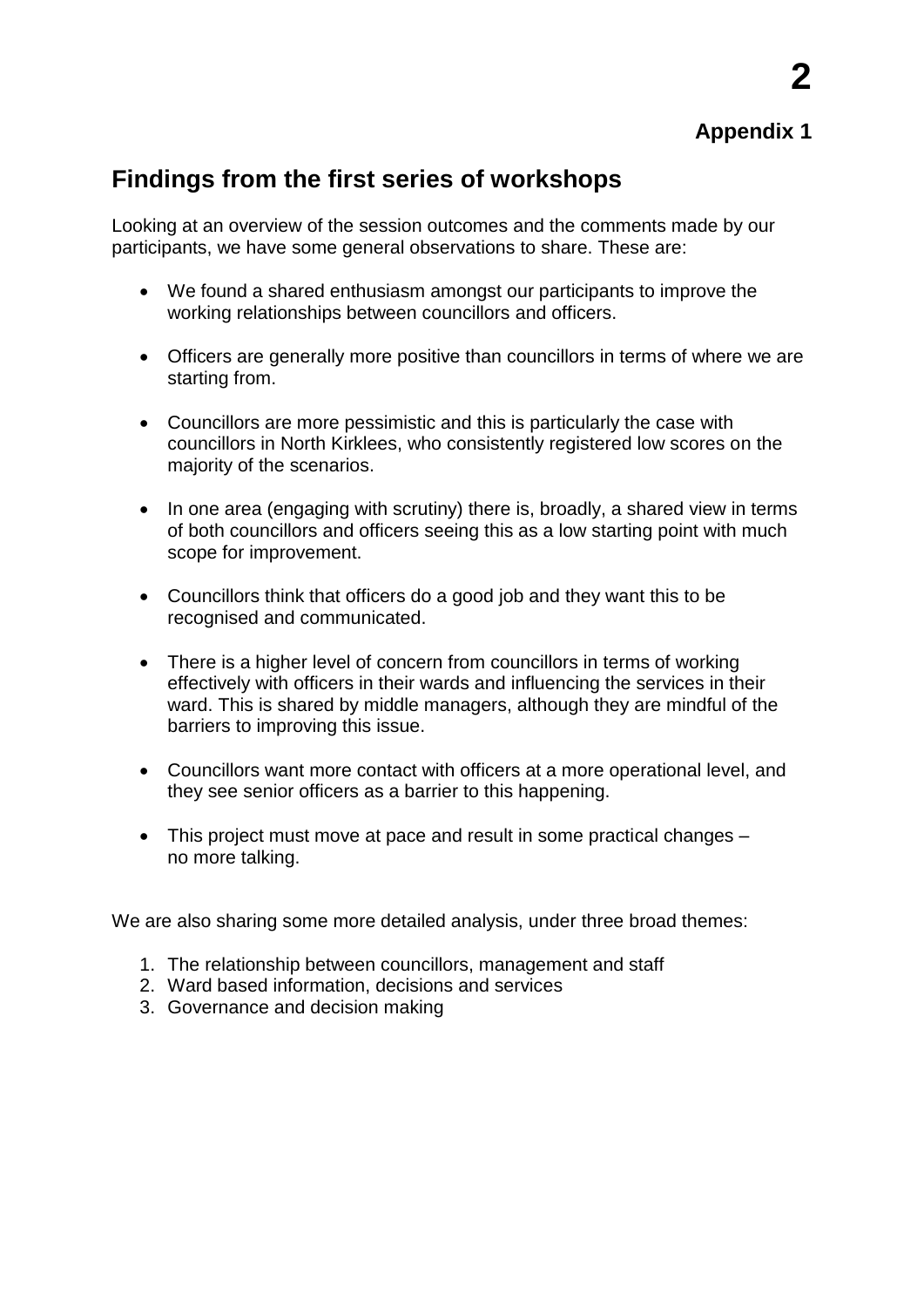# **The relationship between councillors, management and staff**

A number of the scenarios explored councillor and officer perspectives and attitudes towards each other. These relate to ways of working, accessibility, information sharing, engagement and collaborative working. Our headline findings are:

- Officers are generally more optimistic than councillors with regards to the current state of the relationship between the two.
- Councillors do not feel that officers see them as someone who can add value. They feel they are seen as more of an irritant than an asset.
- Councillors feel that officers do not understand their role and are not encouraged to think about them. This is a view shared by middle managers. Staff training and development is an issue that should be addressed.
- Councillors are frustrated by the lack of opportunities to meet and work with front-line operational staff. Councillors view senior officers as a barrier to such contact. This view is partly shared by middle managers, who want to change this situation but are unsure as to how best do something about it in light of some of the constraints. A number of councillors and middle managers said that Councillor Enquiries is a barrier to developing such relationships.
- Councillor insight is seen by both officers and councillors as being important, although there is shared acknowledgement that this insight is not fully sought out and utilised. This is particularly the case at ward level, which is explained from an officer perspective by having fewer opportunities to engage and fewer resources to carry out this level of activity.
- Councillors generally believe that officers tell them what they think they need to know. This is partly accepted by officers as being the case. Middle managers are less confident that this situation is likely to change, particularly at a ward level.
- Senior officers and middle managers both feel that officer perceptions of councillors have been damaged by having bad experiences with some councillors in the past. This means that they are less likely to mention councillors to their staff. Playing politics is an issue.

#### **What senior managers said**

"I often don't mention councillors when I am discussing strategic ideas, only operational."

"I mention councillors regularly but have been scarred by bad experiences."

"It's not always clear what role or benefit councillors play."

"It's important to understand the role of councillors in a bureaucratic organisation."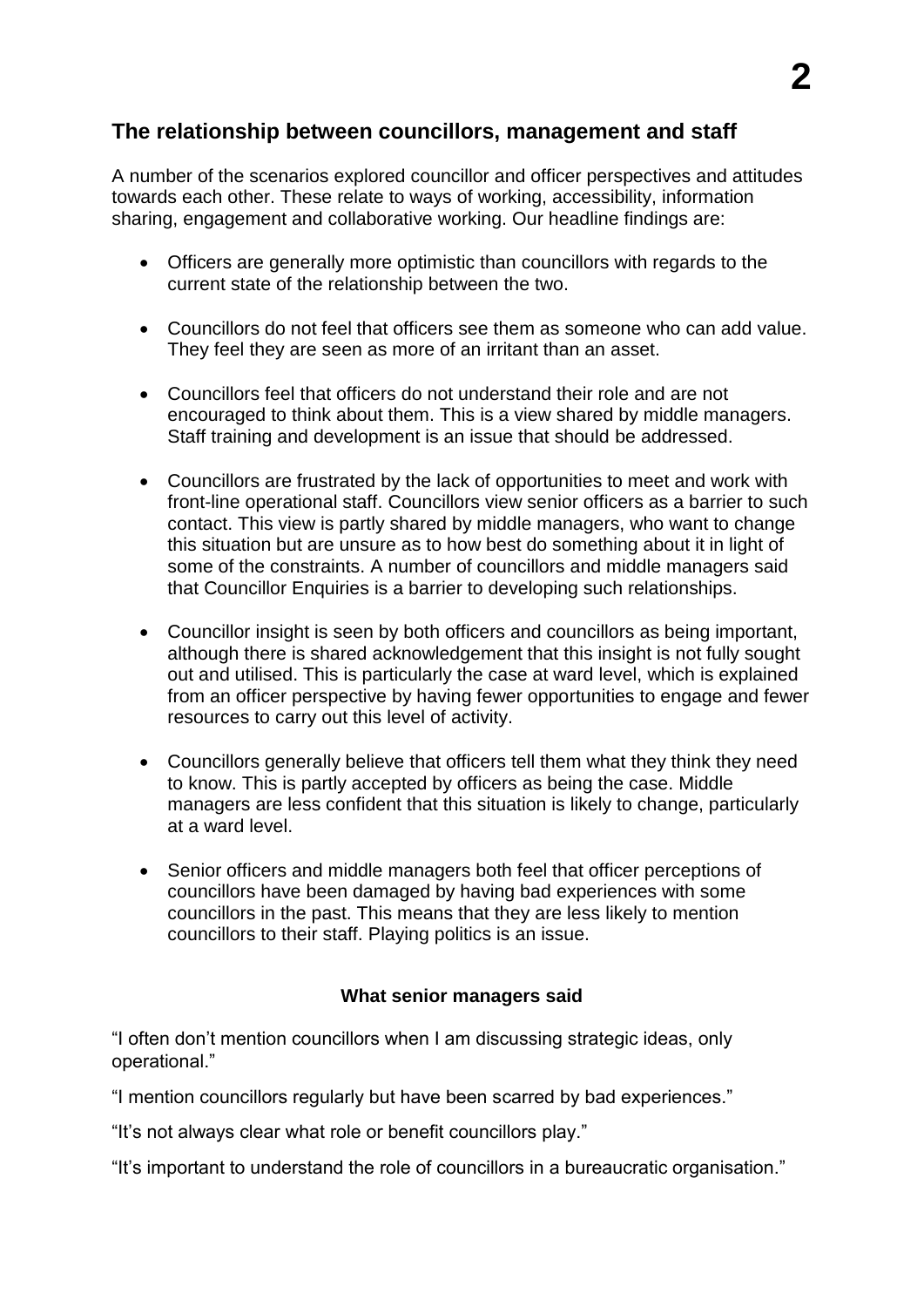"It is important to get to know councillors individually and what makes them tick or drives them."

"Councillors sometimes abuse power & ask for information that is politically motivated."

"We need to increase trust from all parties."

"Officers can become torn between opposing political perspectives."

"Not all staff understand the role of councillor or see working with them as part of their role."

"The real challenge is engaging with councillors on a trust basis – this will require a culture shift."

#### **What middle managers said**

"We are positive with councillors who want to engage – but there are some councillors who it is really difficult to engage with. Some are incredibly difficult to work with."

"We broadly tell councillors when they come asking rather than proactively telling them – due to time, culture in the team."

"There is a very fine balance in terms of keeping councillors informed. Some bad experiences result in staff being over cautious about communicating with councillors."

"Engagement with councillors shouldn't be hierarchical – it feels like that at times."

"In terms of relationships the pendulum swings too far between being a relationship between Cabinet & senior officers and not enough between ward councillors & junior officers."

"Councillors can help translate technical issues to communities and help engage."

"Councillors 'play politics' with officers."

"Portfolio leads are key to talk to for decisions – we don't have the resources to talk to all councillors."

"It feels like we are doing 'to' councillors at the moment, not 'with' – there are reasons but we need to move from this."

"We're not selling enough to our staff the importance of role of councillors."

"Where you are and what service you are in influences contact with councillors."

"They (councillors) can ignore intelligence and evidence in favour of personal preferences. That's an irritant."

"It is important that officers get to know councillors. It helps with accepting what can be difficult decisions".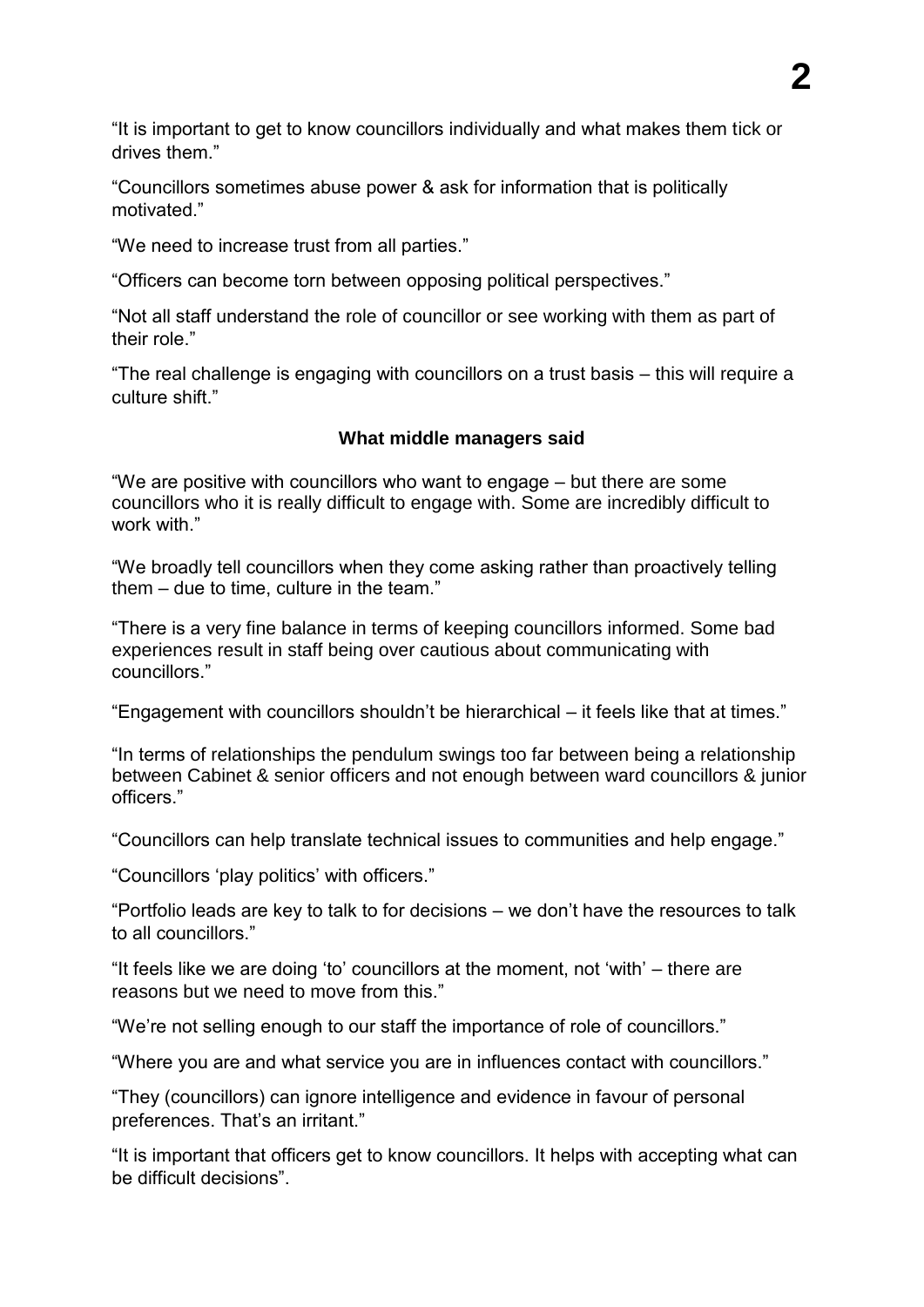"Some services don't feel they have permission to engage with councillors from senior managers."

"There has been a change in communication – less direct contact, depersonalised."

"Councillors used to appreciate having contact with staff. Now we get complaints that it's hard to talk to staff."

"There has been a decline in opportunities for officers to meet councillors in safer environments to develop experience."

"We are steered to put everything through Councillor Enquiries – which is a yo-yo – and makes extra work. It was better before."

#### **What councillors said in the South Kirklees session**

"Staff need better listening skills. There is not enough flexibility to respond to councillor or community issues"

"Councillor Enquiries means I don't know who is dealing with issues. It takes time for response (too slow). I want relationships with officers directly"

"It's the inconsistency. Some are good (officers and systems) other less so. How do we gain consistency?"

"Managers are wary of councillors talking to front line staff. Managers turn up if councillors want to talk to staff. e.g. ward meetings. (This is a huge waste of resources)."

"It prevents us being more integrated with community-based staff. It stifles the staff ability to be creative."

"Turning up with a manager can 'kill the flow' and the creativity. I don't want managers, I need ground level people."

"We don't think staff are encouraged to think about councillors."

"Staff are only given limited interactions with councillors and small number of senior officers."

"Some managers seem to lack confidence in allowing more specialist staff to speak to councillors. Status? Self-esteem?"

"Staff engage with the "what" and not the "how". They engage at strategic level but not at operational ground level."

"They talk to us at the start but it is not engagement. Then it goes quiet. Nothing happens, no updates, but officers will be back when complaints come in."

"It is a great cause of frustration when frontline actual delivery doesn't reflect what has been strategically changed and decided on."

"Content of intelligence changes all the time. Officers should access ward knowledge via councillors. Needs a balance of both - join then together."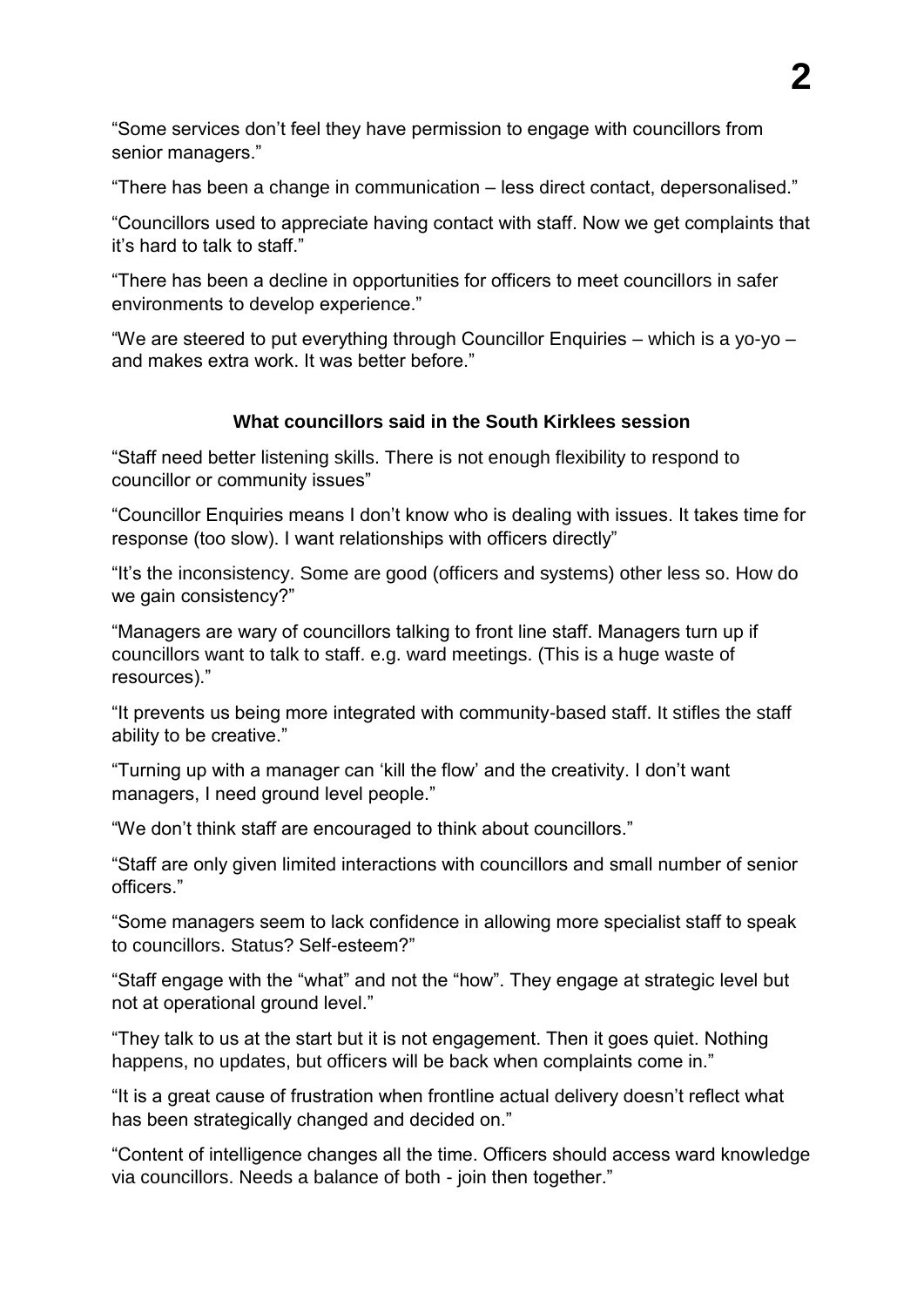"I don't know who is dealing with my issues anymore."

"It's alright managers saying they encourage staff to work with councillors but there is a level where they don't. Most staff don't have a clue who councillors are."

## **What councillors said in the North Kirklees session**

"Councillors want named officers and contacts. The Councillor Enquiries system keeps the situation at arm's length. Faceless and not personal."

"Finding the officers is difficult, once you get to know them they are great."

"We need a verbal communication channel with officers."

"We need opportunities for members and officers to mix and interact."

"Senior Management used to be more relaxed about more junior officers talking to councillors. Now they are much more controlling."

"Staff don't understand what councillors do."

"Staff see councillors as a threat."

"Ticking the box regarding consultation when in reality we are not consulted until the last minute."

"Officers should see councillors as holders of alternative solutions."

"It is important to pass back to staff that they are valued. The message needs to go to staff how much councillors value them."

"Why don't managers use councillors for staff briefings?"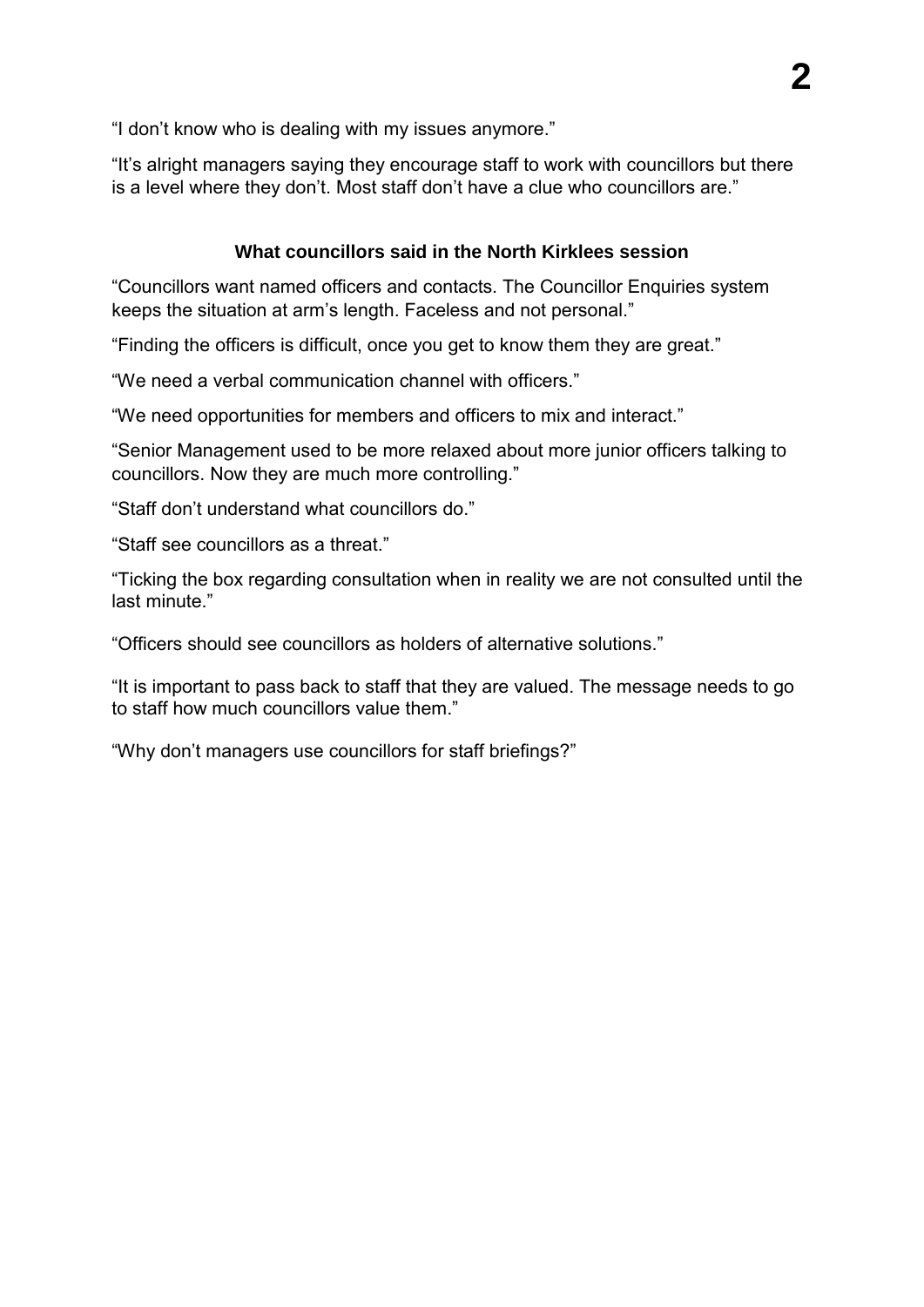# **Ward based information, decisions and services**

A number of the scenarios explored engagement, dialogue and information sharing with councillors at a ward level. Our headline findings are:

- Current councillor engagement in the planning and delivery of ward based services is low. There is a high level of councillor negativity in this area. There is a shared aspiration by officers and councillors to improve this, although officers are not sure how best to go about it. Participants said that the lack of mechanisms or processes for this to happen is an issue.
- Councillors have a very strong focus and interest in place based services.
- Awareness of what services are delivered in their wards (and what is happening in their wards) is important to councillors. Information flow and ongoing engagement needs to improve. Councillors believe they find out about things too late and are therefore unable to influence what happens.
- There is some difference between officers and councillors in terms of the value that councillor insight brings to the development and delivery of place based services. Currently officers acknowledge that their focus is on their technical knowledge, with a lower level aspiration to move towards greater use of councillor insight.

#### **What senior managers said**

"We don't necessarily tell them at all (about changes to ward based services). We do it well for the big stuff but ward based stuff less so."

"Councillor views are too narrow to be useful."

"Sometimes their (councillor) insight is narrow – not representative of local people."

#### **What middle managers said**

"Councillor relationships have gone backwards with the loss of ward meetings."

"Not informing ward councillors can 'blow up in our faces'. It's a delicate balance but whose responsibility is it to brief councillors?"

"We have no mechanisms to engage with ward councillors (we are isolated from them) so rely on technical data."

"There is no structure to support and engage with all 69 councillors – we can't do it anymore – not with current resources."

"Service redesign is often done through the Cabinet process. There is limited involvement with ward councillors."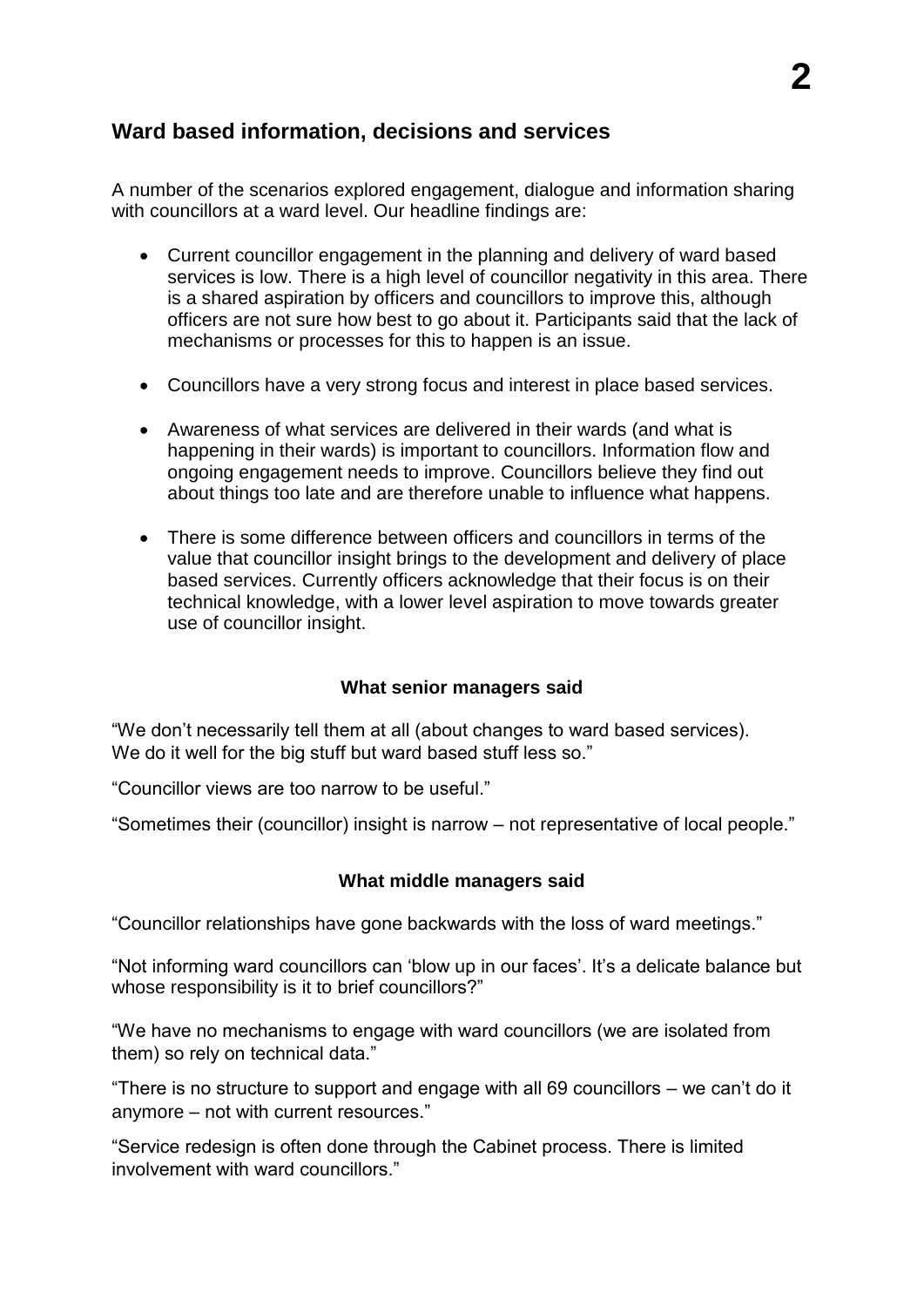#### **What councillors said in the South Kirklees session**

"Some directorates are good, some not. Schools good. Highways patchy. There is inconsistency."

"Staff don't tell me (about changes to ward based services)."

"I gave a list of services I wanted to go to and meet and see 'daily business' – and it took a whole year to sort – why so long?"

#### **What councillors said in the North Kirklees session**

"Too much comes out to the Examiner before councillors are informed."

"Public messaging is often before messaging to councillors."

"There must be opportunities for councillors to input local viewpoints in good time."

"Staff need to understand the potential of member insight."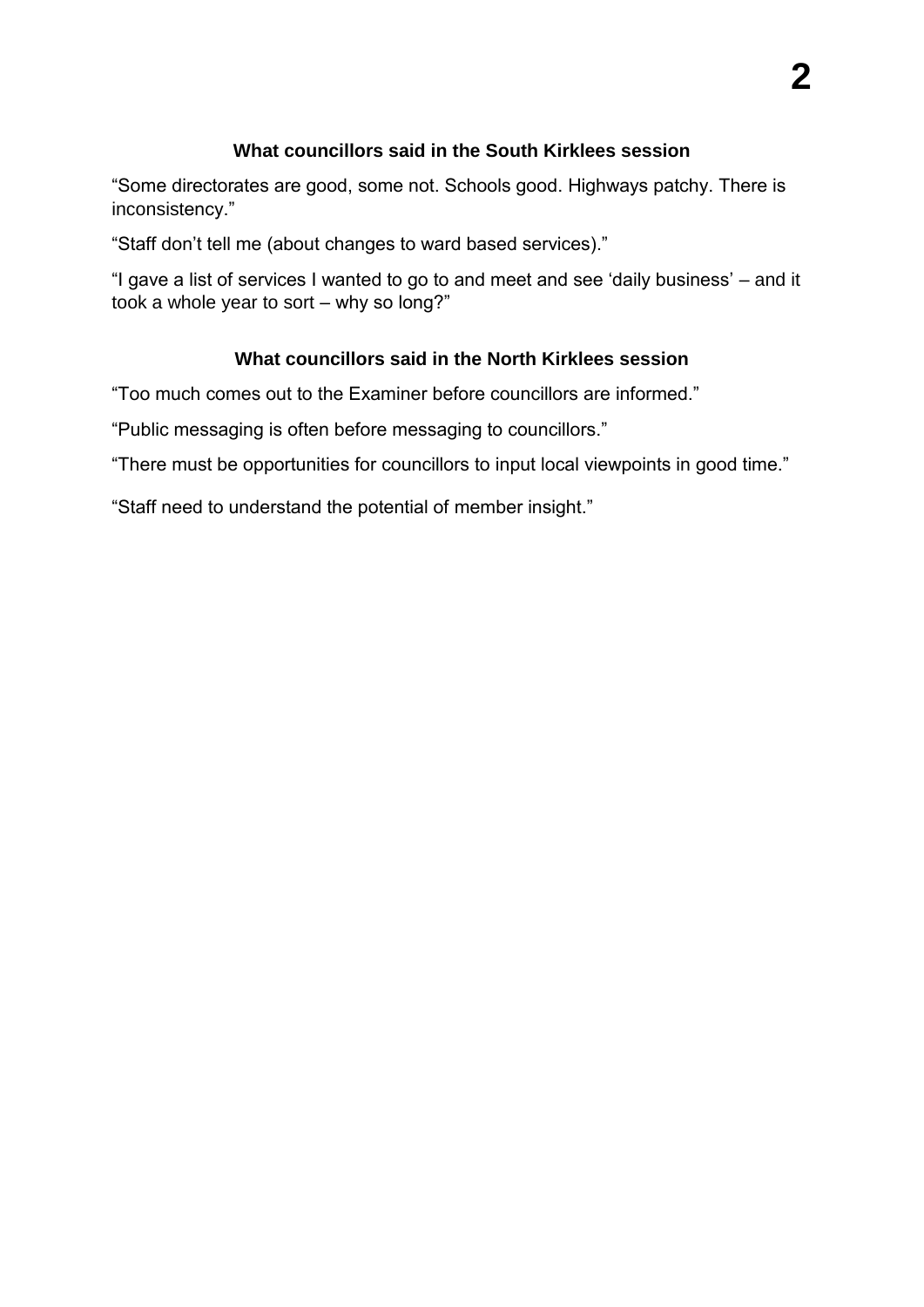# **Governance and decision making**

Two of the scenarios specifically focussed on governance and decision making, with a particular emphasis on Cabinet and Scrutiny. Our headline findings are:

- Attitudes and perceptions in terms of Scrutiny start from a low point for both officers and councillors. Early and effective officer engagement and the quality and timeliness of information are key issues. Middle managers are less confident of this situation improving, compared to senior managers.
- Councillors see the tabling of reports and poor quality of information as a greater issue than officers do. This may be a process or systems issue, but there is a perception that this is not the sole cause.
- Both officers and councillors indicate that the quality and timeliness of information for Cabinet is less of an issue than it is for Scrutiny. Generally officers are more confident and optimistic in terms of the relationship with Cabinet, compared to the relationship with Scrutiny.

#### **What senior managers said**

"Some things happen too quickly for the formal process."

"No clear rules that are captured about time lines for information or reports to Cabinet Members etc."

"I wasn't clear that I could approach scrutiny."

"Language is a challenge – "called-in", "witness" – confrontational or constructive."

"It depends on the sensitivity of the issue and the required depth of engagement."

"Clarity about the role of scrutiny and it being more political."

"Capacity of scrutiny to deal with the 'ask'."

#### **What middle managers said**

"A need for councillors to understand what is appropriate information and confidential information."

"I can't always tell them due to the sensitive nature of some information and councillors don't like that i.e. not knowing."

"I only engage with Scrutiny when I get the dreaded email."

"Scrutiny is a clunky, long and drawn out process. It could be simpler."

"There's not an understanding of the role of Scrutiny, there's no manual."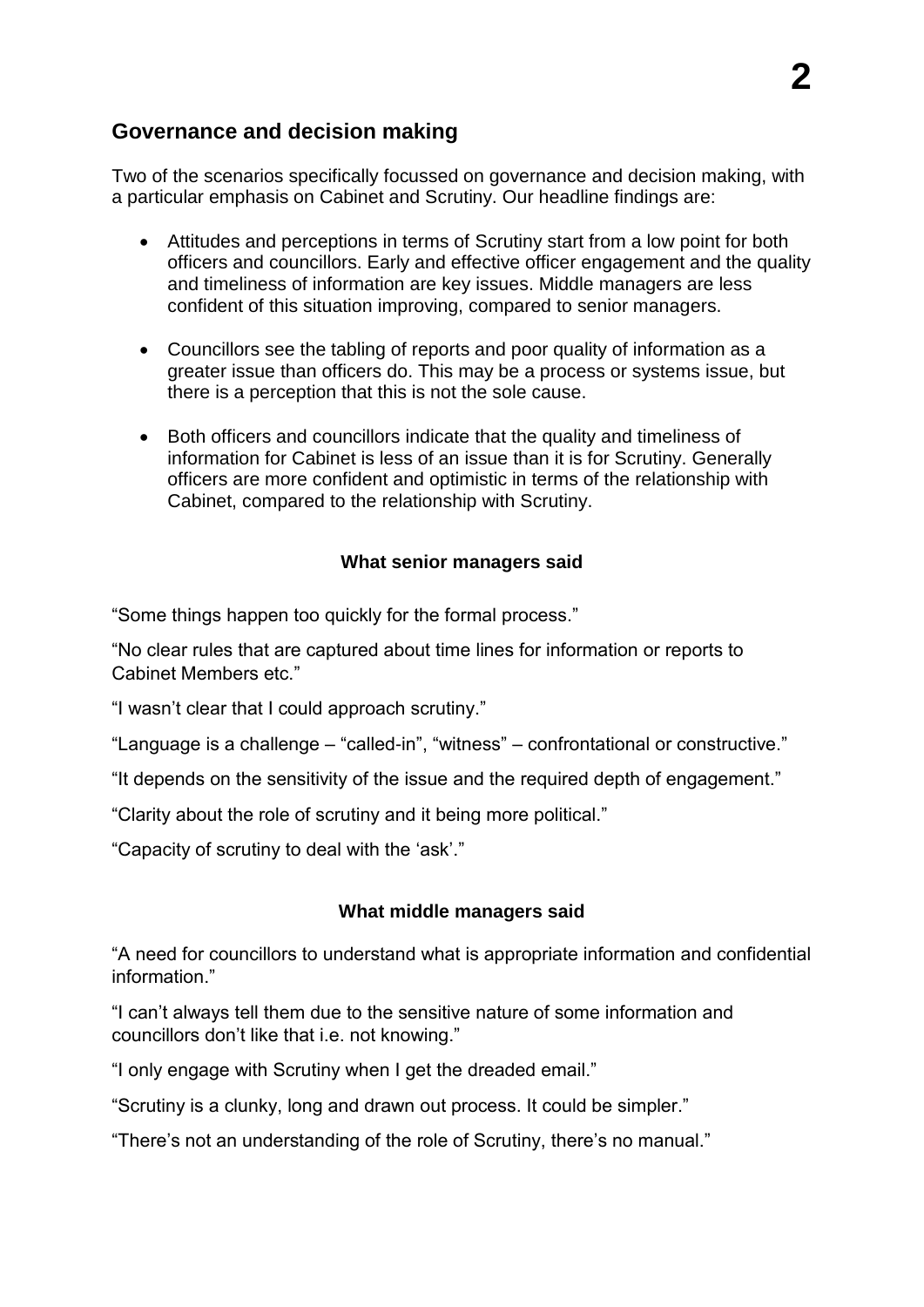"There is a fear of Scrutiny. We are not encouraged to engage, it tends to be at senior level."

"I would like to engage with Scrutiny at middle or junior level but the senior team block this."

### **What councillors said in the South Kirklees session**

"Tabled papers that are complicated are unacceptable. I don't know if timescales are realistic."

"Reports are too brief or high level e.g. scrutiny. If we need to scrutinise we need enough detail in advance. NO verbal reports."

"Officers should be comfortable with some tension around scrutiny."

"Staff rely on quantitative stats and not qualitative data. They miss out on the essence and finer nuances of the issue."

## **What councillors said in the North Kirklees session**

"I would like to strengthen pre-decision scrutiny. We do not use it enough."

"Scrutiny shouldn't be seen as 'the enemy'."

"We need discussions not presentations."

"We need bitesize, right size information."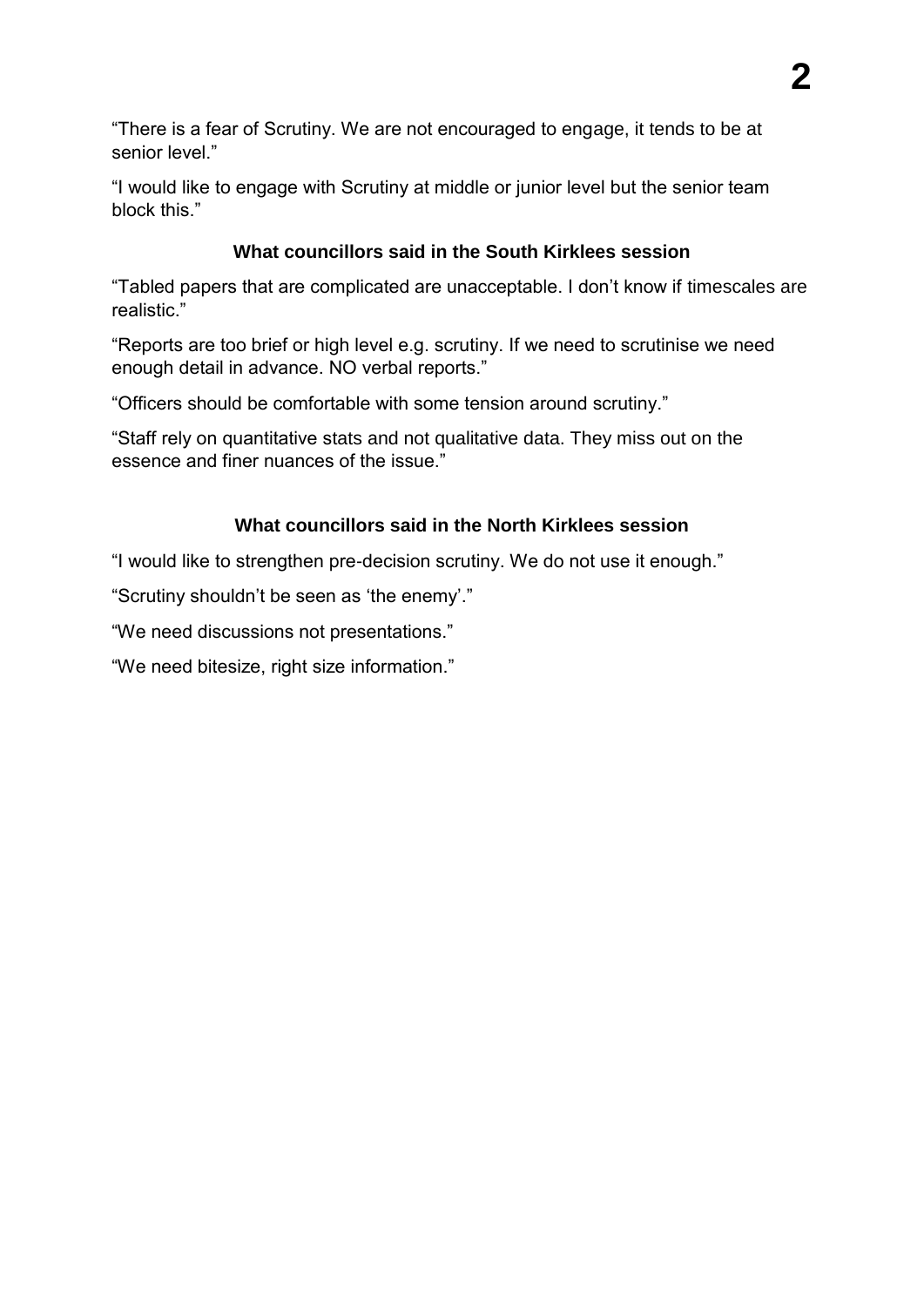| <b>Contacting officers</b>                                                                                                                                                                                                           |                                                                                                                                                                                                                                                                                                                                   |  |
|--------------------------------------------------------------------------------------------------------------------------------------------------------------------------------------------------------------------------------------|-----------------------------------------------------------------------------------------------------------------------------------------------------------------------------------------------------------------------------------------------------------------------------------------------------------------------------------|--|
| <b>Priority actions:</b>                                                                                                                                                                                                             | <b>Other suggestions:</b>                                                                                                                                                                                                                                                                                                         |  |
| Improve the quality of information<br>on People Finder. It should be kept<br>up to date. This should include<br>specific references where officers<br>work in designated Wards.<br>• Named officer contacts for<br>handling queries. | • Staff who work in a Ward or<br>neighbourhood should make<br>themselves known to councillors<br>from the outset.<br>Pen portraits of councillors and<br>$\bullet$<br>officers as a tool for developing<br>a shared understanding.<br>Services should share their officer<br>structures and contacts<br>(a simple who does what). |  |

# **Actions and suggestions from the final workshop**

| Meeting and working together                                                                                                                                                                                                                                                                               |                                                                                                                                                                                                                                                                                                                                              |  |
|------------------------------------------------------------------------------------------------------------------------------------------------------------------------------------------------------------------------------------------------------------------------------------------------------------|----------------------------------------------------------------------------------------------------------------------------------------------------------------------------------------------------------------------------------------------------------------------------------------------------------------------------------------------|--|
| <b>Priority actions:</b><br>Routine Ward / site visits / Ward<br>walkabouts with officers on a<br>quarterly basis (would need rota<br>approach to be manageable).<br>Invite councillors to work with<br>officers to problem-solve Ward<br>issues (Ward Solution Meetings)<br>and be involved in Ward-based | <b>Other suggestions:</b><br>A general wish for more joint<br>officer and councillor sessions.<br>There were a range of comments<br>$\bullet$<br>relating to the current approach to<br>councillor enquiries which is a<br>barrier to councillors developing<br>relationships with officers.<br>Use the service redesign / peer<br>$\bullet$ |  |
| service initiatives.<br>Capture stories where joint working<br>between councillors and officers<br>has been successful.<br>Senior officers should ensure that<br>their officers are supported / have<br>permission to communicate with<br>Ward councillors. Reduce the<br>hierarchy.                       | review model when inviting<br>councillors in to see what services<br>do.<br>Create champions for services<br>$\bullet$<br>amongst councillors.<br>Officers should check the council<br>$\bullet$<br>calendar of meetings when<br>thinking about inviting councillors<br>or setting up meetings.                                              |  |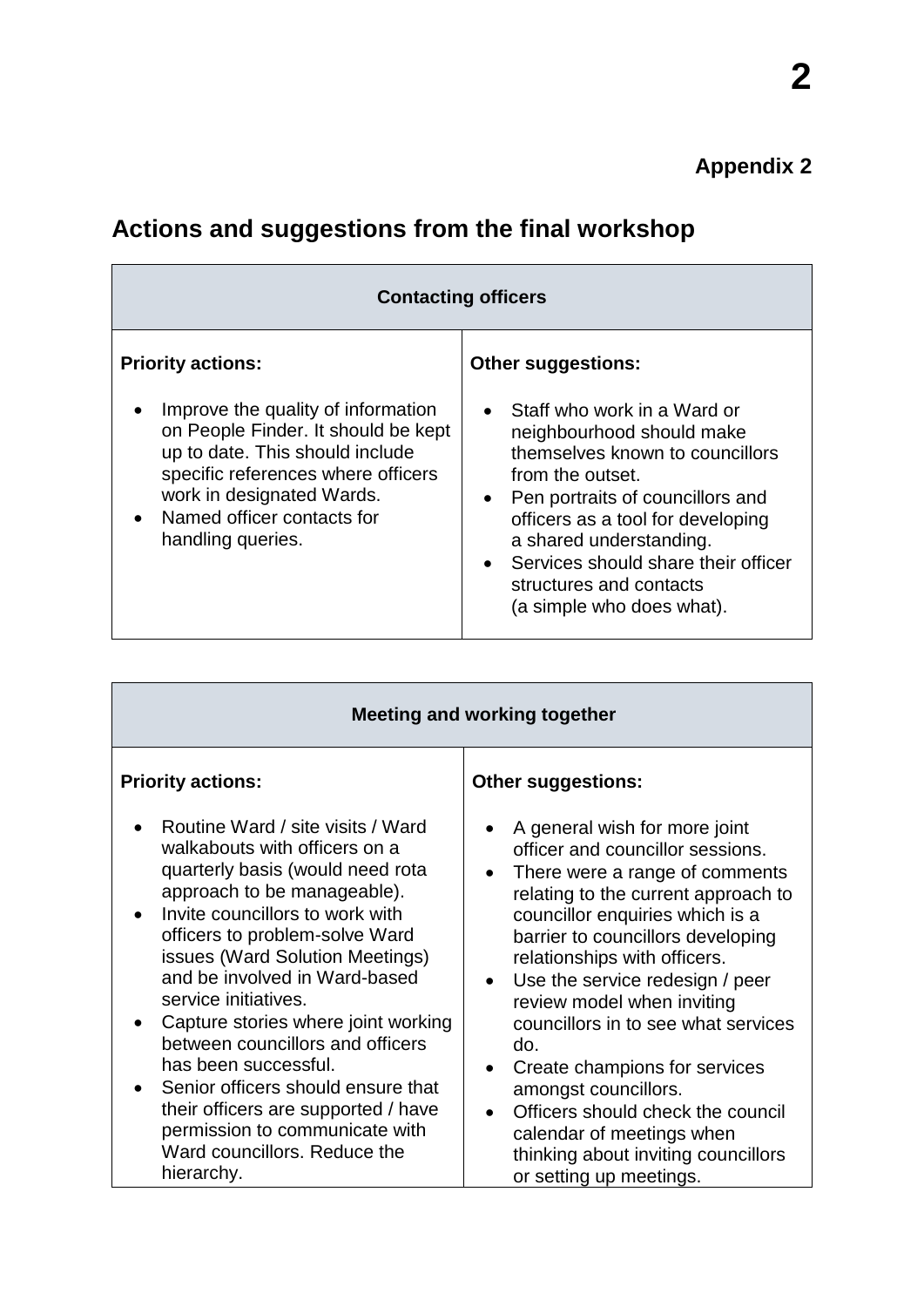| Meeting and working together (continued)                                                                                                                                                                                                                                                                                                                                                                                                                                                                                                                                                                                                                                                                                                                                                                                                                                                                                                                                                                                                                                                                                                                                                                                                                                                                                                                                                                                                                                                                                                                                                                                                                                                                                                    |                                                                                          |  |
|---------------------------------------------------------------------------------------------------------------------------------------------------------------------------------------------------------------------------------------------------------------------------------------------------------------------------------------------------------------------------------------------------------------------------------------------------------------------------------------------------------------------------------------------------------------------------------------------------------------------------------------------------------------------------------------------------------------------------------------------------------------------------------------------------------------------------------------------------------------------------------------------------------------------------------------------------------------------------------------------------------------------------------------------------------------------------------------------------------------------------------------------------------------------------------------------------------------------------------------------------------------------------------------------------------------------------------------------------------------------------------------------------------------------------------------------------------------------------------------------------------------------------------------------------------------------------------------------------------------------------------------------------------------------------------------------------------------------------------------------|------------------------------------------------------------------------------------------|--|
| <b>Priority actions:</b>                                                                                                                                                                                                                                                                                                                                                                                                                                                                                                                                                                                                                                                                                                                                                                                                                                                                                                                                                                                                                                                                                                                                                                                                                                                                                                                                                                                                                                                                                                                                                                                                                                                                                                                    | <b>Other suggestions:</b>                                                                |  |
| Councillors should be more challenging of some<br>of the behaviours of other councillors within their<br>group.<br>Quarterly Ward-based meetings between<br>councillors and officers.<br>Explore the use of virtual technology to make it<br>easier for officers to engage with councillors.<br>"Bring Your Councillor to Work Day".<br>Use planned events as an opportunity for<br>$\bullet$<br>councillors and officers to get together on a more<br>routine basis.<br>Take opportunities to do "joint" casework.<br>Encourage officers to consider "What can a<br>councillor do for you?" Councillors as a resource<br>for officers.<br>Councillors invited into services and team<br>meetings. Hold service open days for councillors.<br>Provide a more tailored service – officers to know<br>more about Wards and the personalities of<br>councillors.<br>Develop a Fresher's Fair where councillors can<br>drop in and meet different officers and services.<br>Councillors understand their communities, as<br>$\bullet$<br>them for advice and insight.<br>Increase the opportunities for shadowing<br>councillors in their Wards.<br>Spotlight on a service or introduction to a service<br>newsletter.<br>Officers should attend Council or Cabinet<br>meetings as part of their development.<br>Cabinet portfolio holders should visit services and<br>$\bullet$<br>have an open invitation to other councillors to join<br>them.<br>Forums for discussion and ideas involving<br>officers, councillors and partners.<br>Hold themed lunch time briefings for councillors<br>and staff.<br>Staff and Clirs to volunteer a day working in the<br>ward with a voluntary organisation / community<br>group on as ward based task. | Officers should<br>attend the election<br>count to experience<br>democracy in<br>action. |  |

٦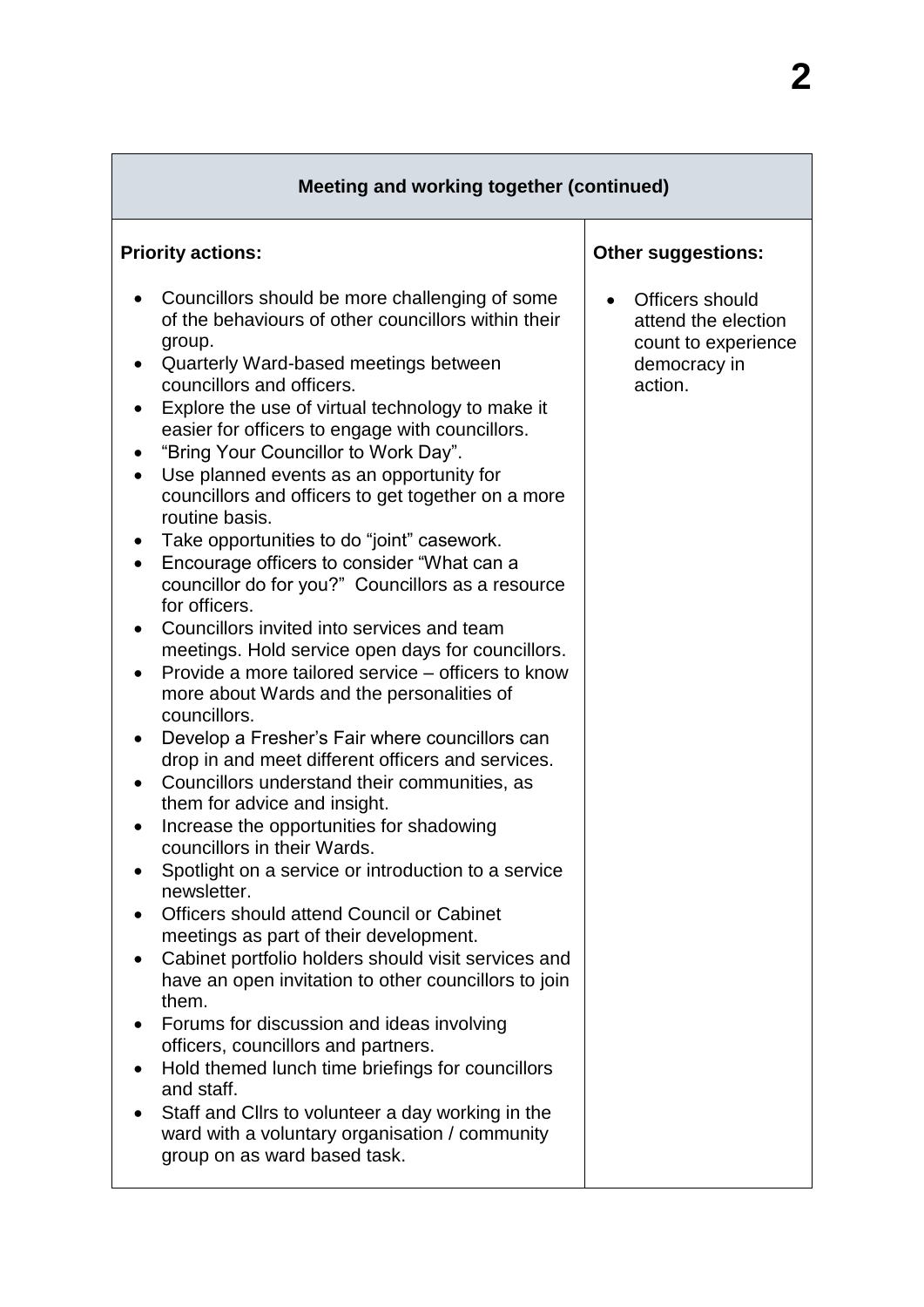#### **Information and support for councillors**

#### **Priority actions:**

- Bite size / right size information about Wards – online and through direct contact. A "timely script" on key community issues.
- Develop Ward based social media platforms where councillors can access up to date information about their Wards than can be shared with constituents.
- Monthly Ward-based newsletter / regular information of forthcoming activity, initiatives and events.
- Introduce the new casework management system and end legacy systems.
- Request the views and inputs from councillors earlier.
- Put timescales to reference numbers e.g. how long will it take to… fix a pot hole?
- Develop a "menu of opportunities" to allow councillors to opt into the information they want to receive. This could be updated annually.
- Councillors should know which officers are working in their Wards and when.
- Have a key officer conduit (who has knowledge of the area, councillors and services) for getting information to councillors.
- Senior officers should be contactable by councillors any time to discuss urgent issues and vice versa.
- Provide a "family tree" organisation structure for all councillors and officers.
- Services host annual open days.
- Emails from services (this could be co-ordinated) in respect of what is happening in Wards.
- Text councillors to ensure they have facts to stop local misconceptions.

#### **Other suggestions:**

- Provision of more Ward-based intelligence.
- Produce monthly success stories for Ward councillors.
- Look at how the Councillor Account can be used as a means of providing updates.
- Use technology to drip-feed information to councillors e.g. Kompass.
- Identify which services are of a higher priority for regular contact and communications with councillors.
- Provide more meaningful Ward profiles / insights.
- Services should link into existing Ward arrangements e.g. Ward Forums, School Community Hubs.
- Ward Facebook group.